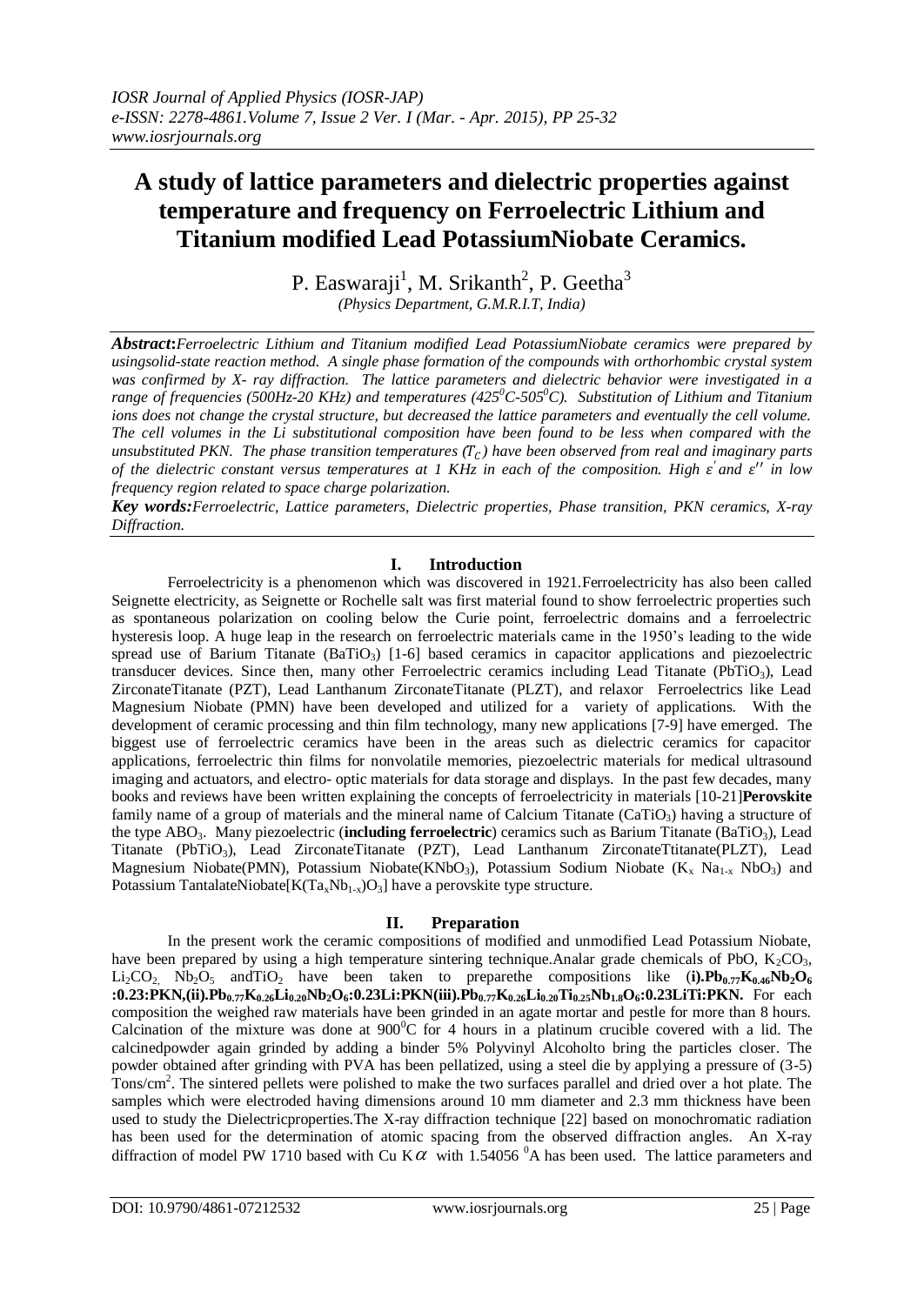dielectric properties for orthorhombic structure of present PKN and modified compositions have been calculated.

#### **III. Experimental**

The X – Ray diffractogram patterns obtained at room temperature on PKN and modified PKN compositions have been shown in the Fig.1 XRD has been studied for  $2\theta = 10$  to 80<sup>0</sup>. The XRD patterns have been indexed by POWD – an interactive powder diffraction data interpretation and indexing program version 2.2 – by E.W.Yu, School of physical Sciences, Flinders University of South Australia, Bedford, SA 5042, Australia. The structure of all the prepared PKN ceramics have been confirmed orthorhombic crystal system from the X- ray diffraction analysis. Almost all the peaks have been indexed. This reveals the single phase formation of the compounds and all the materials are in limit of solubility. The values of **lattice parameters** obtained, a, b and c axial ratio ( $\sqrt{10}$  c/a), unit cell volume (VA<sup>o</sup>), experimental density (d<sub>exptl</sub>),X-ray density (d<sub>cal</sub>) and percentage of density on the samples have been given in table I. It is evident from the table that there is not much variation in the values of lattice parameters. The values of lattice parameters of 0.23PKN a=17.787<sup>0</sup>A,  $b=18.061^0$ A, c=3.860<sup>0</sup>A are well matched with reported values. Also, it is evident from the table that there is an increase in the values of lattice parameters with substitution of Lithium and Titanium ion.

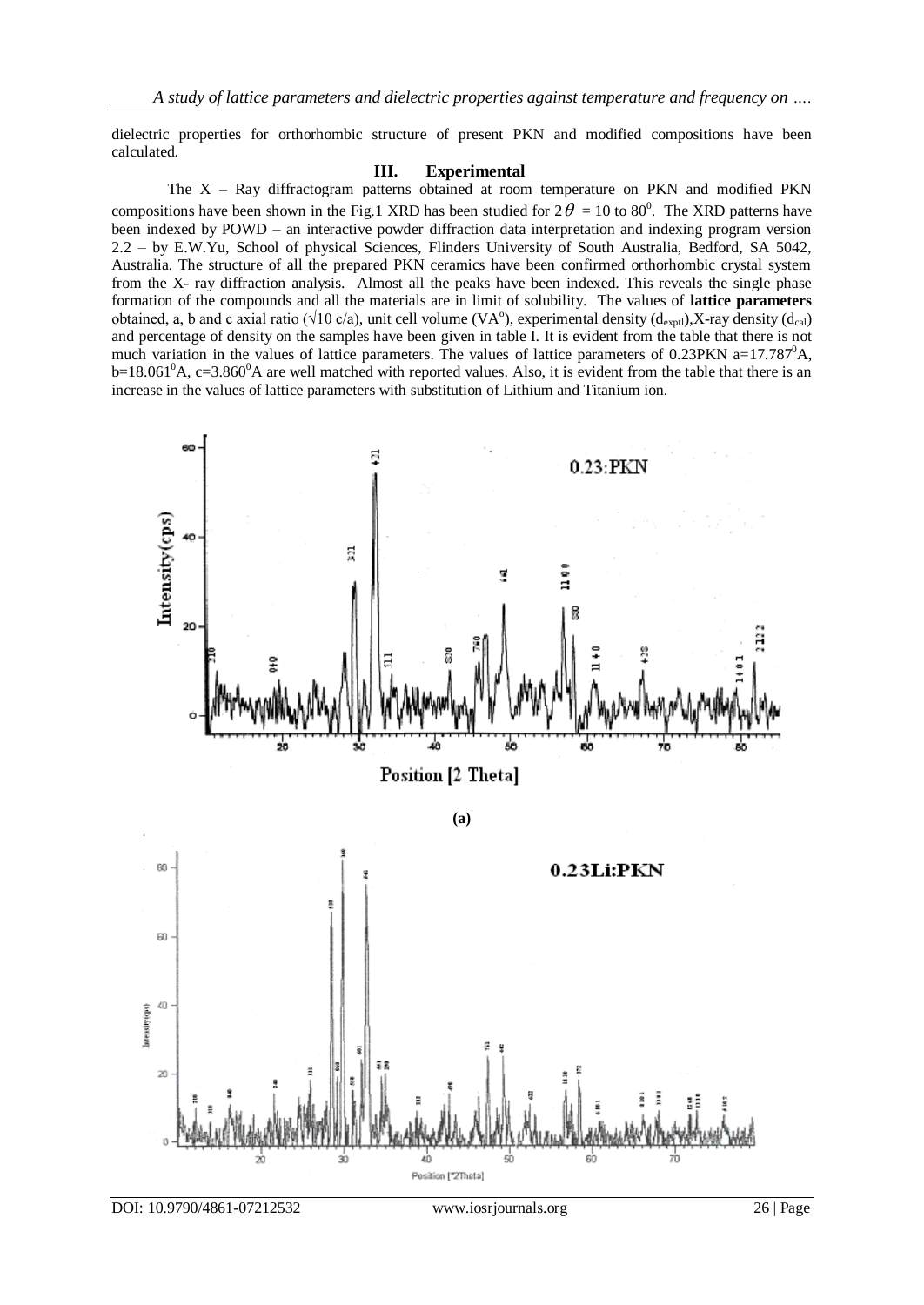

#### Position[2 Theta] **(c) Fig. 1(a,b,c):** XRD for 0.23 PKN, 0.23Li:PKN, 0.23LiTi:PKN

| Composition     | $\sqrt{10}$ c/a | <b>Lattice parameters</b> |        |        | <b>Cell</b><br>Volume | Density $(gm/cm3)$        |                           |               |
|-----------------|-----------------|---------------------------|--------|--------|-----------------------|---------------------------|---------------------------|---------------|
|                 |                 | $aA^o$                    | $hA^0$ | $cA^o$ | $V A^{\circ}$         | $\mathbf{d}_{\text{exp}}$ | $\mathbf{d}_{\text{cal}}$ | $\frac{0}{0}$ |
| $0.23$ PKN      | 0.686           | 17.787                    | 18.061 | 3.860  | 1240.16               | 5.64                      | 6.14                      | 91.8          |
| $0.23$ Li:PKN   | 0.691           | 17.998                    | 18.163 | 3.937  | 1287.26               | 5.92                      | 6.12                      | 95.4          |
| 0.23:Li Ti: PKN | 0.674           | 18.245                    | 18.297 | 3.894  | 1299.92               | 5.65                      | 5.70                      | 95.4          |

**Table I:Lattice Parameters**

The change in the axial ratio lies between 0.674 and 0.691. As the change in axial ratio is not much, distortion in the crystal structure is too small. Also evident from the same table that the cell volume  $(VA<sup>0</sup>)$  of 0.23PKN, 0.23Li: PKN and 0.23LiTi: PKN increases with substitution of Li in PKN.It is obvious (Table I) a minimum density  $5.64g/Cm<sup>3</sup>$  has been noticed in 0.23PKN, which 91.8% to that of the XRD density 6.14g/Cm<sup>3</sup>. The high density may be due to good stoichiometric relations retained in material preparation and samples are well sintered at optimum conditions.It is clear that, higher densities have been achieved in all prepared samples. The dielectric permittivity and variation of dielectric permittivity against temperature and frequency on prepared materials were obtained from the capacitance value measured using computer interfaced HIOKI 3532 – 50 LCR Hi TESTER.

## **IV. Results And Discussions**

Variation of dielectric constant( $\varepsilon$ ) with temperature at different frequencies(500Hz, 1KHz, 10KHz and 20KHz) on 0.23PKN, 0.23 Li PKN and 0.23 Li Ti PKN compositions have been shown in Fig.2(a, c, e). A phase transition from ferroelectric to paraelectric has been observed at temperature( $T_c$ ) 465<sup>0</sup>C, 505<sup>0</sup>C and 425<sup>0</sup>C in 0.23PKN, 0.23 Li PKN and 0.23 Li Ti PKN respectively.Substitution of Li in PKN increases Tc whereas, substitution of Li Ti decreases Tc in PKN.This type of behavior has been reported in different ferroelectric materials [23-28]. Further no shift in the value of the phase transition temperature  $(T<sub>C</sub>)$  has been observed at different frequencies on 0.23PKN, 0.23 Li PKN and 0.23 Li Ti PKN respectively. It is observed that the value of ε′ increases gradually with increase in temperature due to interfacial polarization becoming more dominant as compared to the dipolar polarization and passes through at  $T_c$  and then, decreases due to phase transition from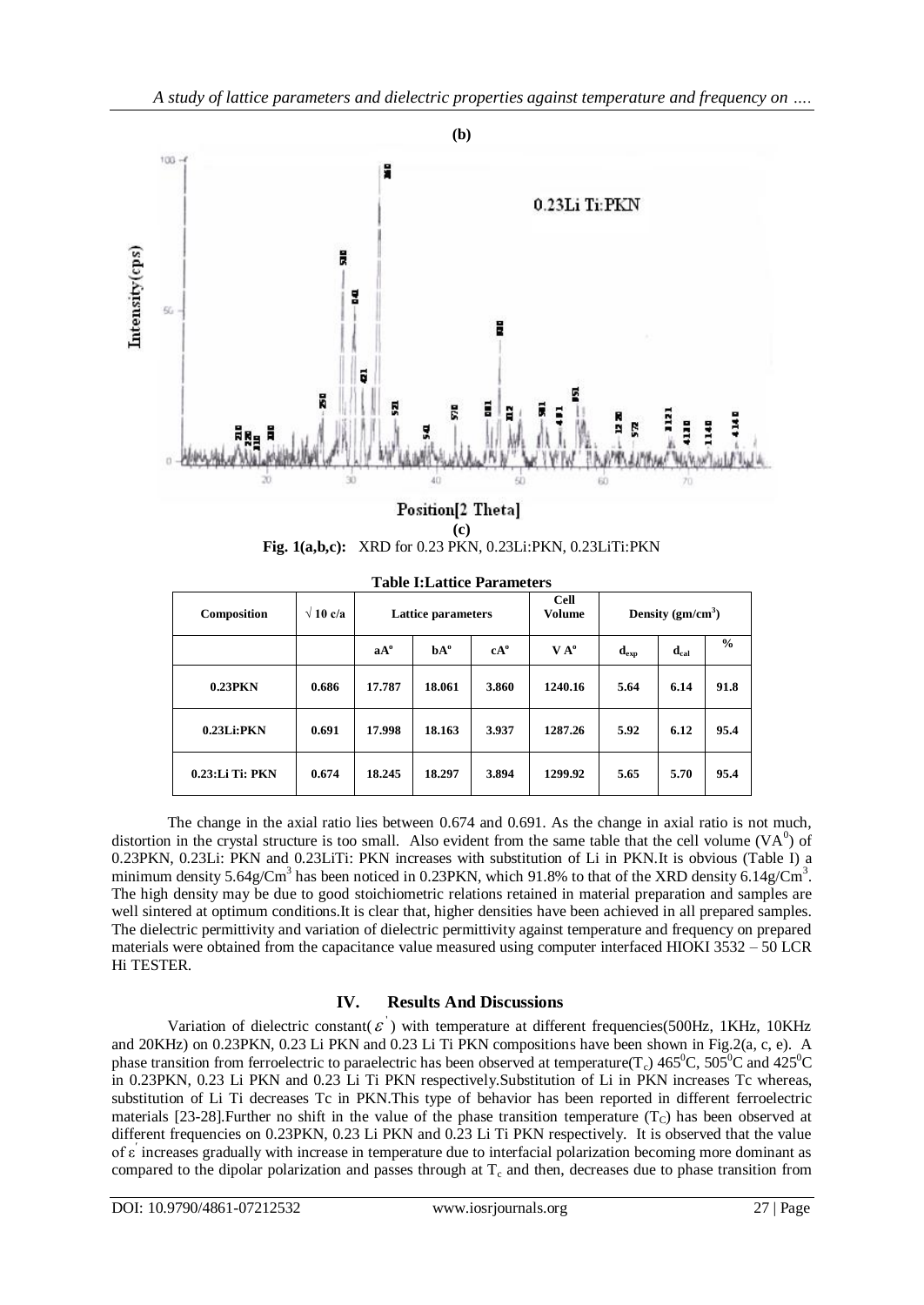ferroelectric to paraelectric phase. The dispersion of  $\varepsilon$  in paraelectric is mainly attributed to the ionic conductivity. The frequency independent  $\varepsilon'_{T_c}$  versus transition temperature in 0.23PKN, 0.23 Li PKN and 0.23 Li Ti reveal that the material belongs to classical ferroelectrics but not relaxor. It is in good agreement with the fact that the each crystallographic site in the structure is occupied by only one kind of ion [29].Variation of dielectric loss ( tanδ) as a function of temperature for compositions 0.23PKN, 0.23 Li : PKN and 0.23 Li Ti: PKN have been shown in Fig.2(b,d,f). A certain anomaly in  $\tan \delta$  versus temperature has been observed, at a particulartemperature, which almost coincides with the  $T_c$  of the material. The decrease of tan  $\delta$  at  $T_c$  is due to reduction in the domain wall contribution to the loss. The dispersive loss at high temperatures probably due to localized ionic conductivity.



**Fig.2**: Variation of temperature dependence of real part of dielectrics constant, tan  $\delta$  in 0.23-PKN, 0.23Li-PKN, and 0.23LiTi-PKN.

The values of  $\varepsilon$  and tan  $\delta$  increases with decrease in frequency, which is the characteristic feature of the polar dielectric materials. At low frequencies high value of dielectric constant may be due to the presence of different types of polarizations (i.e., dipolar, ionic and electronic polarization) and at higher frequencies the main contribution comes from atomic and electronic polarization.The curie constant (k) has been calculated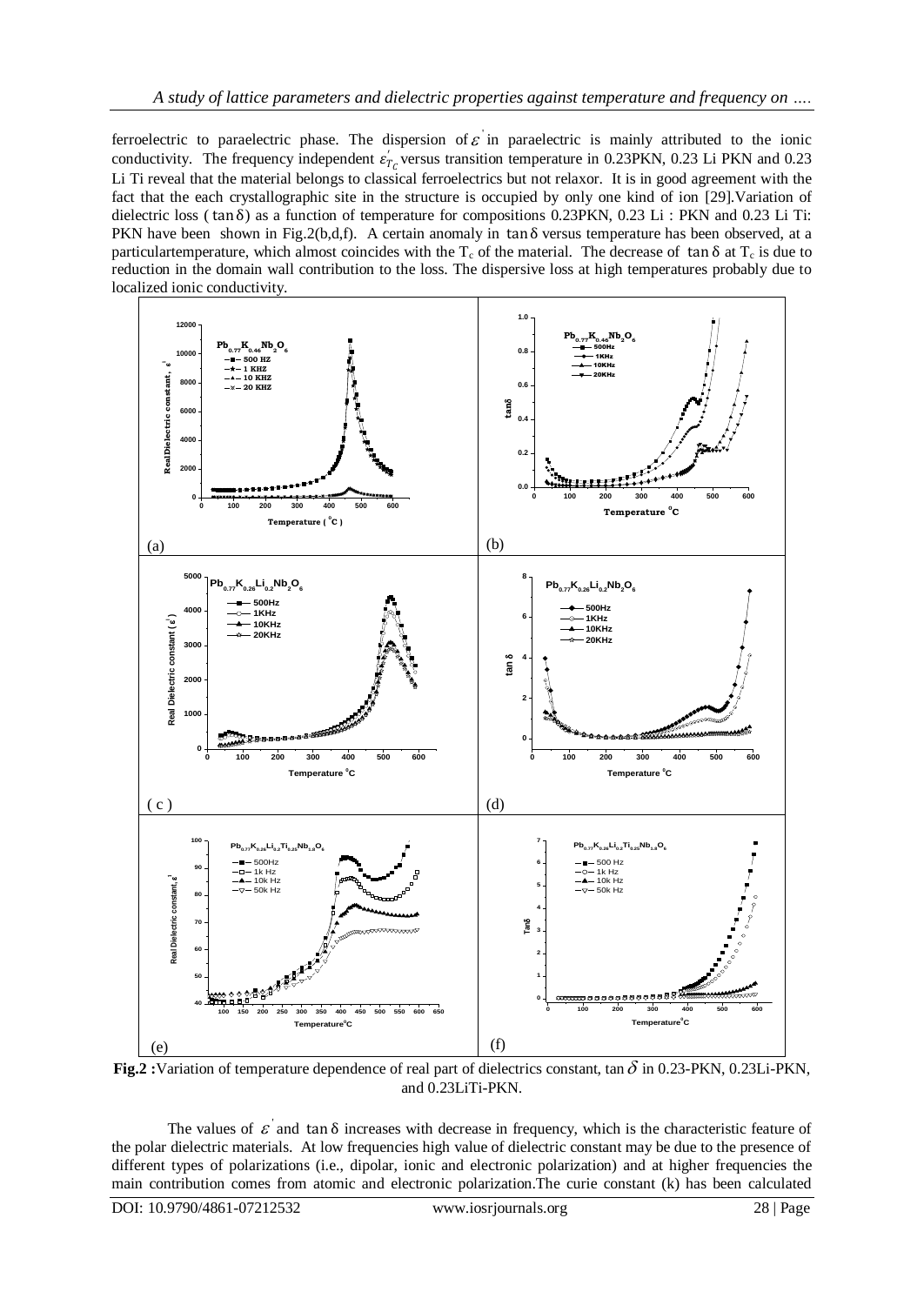from curie-weiss law and found to be the order of  $10<sup>5</sup>$  revealing the materials belongs to oxygen octahedra[29-32] for example: Lead Barium Niobate (PBN)[29,30]etc.,The values of dielectric constant at room temperature  $\mathcal{E}_{RT}$ , Dielectric constant at transition temperature  $\mathcal{E}_{TC}$  curie constant (k) and dielectric loss at room temperature  $(\tan \delta)$  are given in Table.II.

| Tadie II: Dielectric data at 1 KHZ. |     |                |          |                                |       |  |  |  |  |
|-------------------------------------|-----|----------------|----------|--------------------------------|-------|--|--|--|--|
| Composition                         | εRΤ | $\epsilon$ Tc. | $T_c$ °C | $K^{\circ}$ Cx 10 <sup>5</sup> | Tan δ |  |  |  |  |
| $0.23$ PKN                          | 539 | 10932          | 465      | 2.5                            | .389  |  |  |  |  |
| $0.23$ Li:PKN                       | 303 | 3950           | 505      | 1.28                           | .980  |  |  |  |  |
| $0.23$ Li $Ti:$ PKN                 | 64  | 123            | 425      | 1.25                           | .423  |  |  |  |  |

**Table II: Dielectric data at 1 KHz.**

The broadness in the dielectric constant versus temperature may be attributed to the compositional fluctuations caused by the substitution of oxide materials and analogues to certain compounds with Pervoskite structure [31]

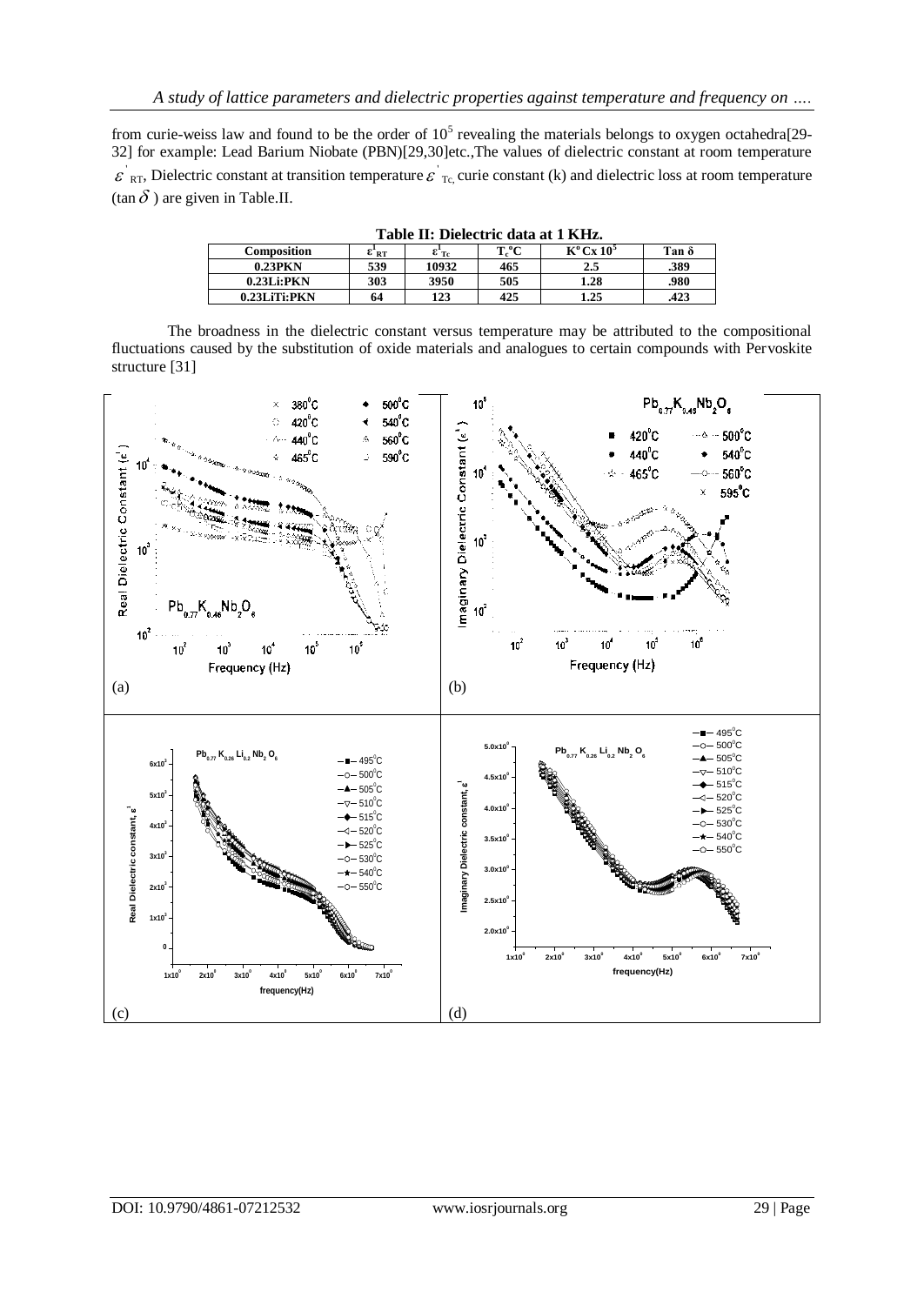

**Fig.3:** Variation of real part of dielectric constant ( $\varepsilon$ ), imaginary part of dielectric constant( $\varepsilon$ <sup>"</sup>) with log f atdifferent temperatures on 0.23-PKN, 0.23Li-PKN, 0.23LiTi-PKN.

Fig.3(a,c,e; b,d,f) shows the variation of real and imaginary part of dielectric constant( $\varepsilon$  and  $\varepsilon$ ) exhibited dispersions at low frequency region. In conducting dielectric materials, high  $\epsilon$  values may be related to accumulation of charges at the interface between sample and electrode i.e., space charge polarization. Correspondingly  $\varepsilon$ <sup>"</sup> of the low frequency becomes very high due to free charge motion within the materials and arc connected to ac conductivity relaxation.

In 0.23 PKN and its Li and LiTi substituted materials a decrease in  $\epsilon$  has been observed in high frequency side of para region with a corresponding relaxation peak maxima in the  $\varepsilon$  curves as shown in Fig.3(b,d,f). The origin [32] of such relaxation was ascribed to the crystalline network owing to the motion of active  $Nb<sup>5+</sup>$  ions. Since at low frequency dispersion is a characteristic feature of the TB type materials we feel that coupling between the dielectric dispersion mode (dielectric relaxation mode) and the soft mode is a factor contributing to the enhancement of dielectric constant in PKN materials. The geometrical rotation of a group of eight oxygen octahedral linked to the Pb ion, on a certain number of localized sites, appear to the likely mechanism of dielectric dispersion.The strong dispersion of complex dielectric constant in the PKN materials is common feature in ferroelectrics associated with non-negligible ionic conductivity and is referred to as the low frequency dielectric dispersion(LFOD) [33,34]. Detailed studies of this phenomenon were carried by Joncher et al [35]. The complex dielectric constant can be resolved into real  $\varepsilon$  and imaginary  $\varepsilon$  parts as a function of

the frequency  $\omega$  by means of Kramer – Kronig relations as follows.<br>  $\varepsilon' = \varepsilon_{\infty} + \sin(n(T)\pi/2)(A(T)\varepsilon_0)(\omega^{n(T)-1})$  (1)

$$
\varepsilon = \varepsilon_{\infty} + \sin(n(T)\pi/2)(A(T)\varepsilon_0)(\omega^{n(T)-1})
$$
 (1)  

$$
\varepsilon = \sigma/\varepsilon_0 \omega + \cos(n(T)\pi/2)(A(T)/\varepsilon_0)(\omega_0^{n(T)-1})
$$
 (2)

Where  $\varepsilon_{\infty}$  is the high frequency value of the dielectric constant, where exponent n(0<n<1), pre factor A are thermally activated quantities and is formed to vary with angular frequency. The detailed analysis has been given in conductivity response. The first term in equation (1) and (2) determine the lattice response and dc conduction part respectively, while 2<sup>nd</sup> term in the both equations reflects the charge carrier contribution to the dielectric constant. The temperature and frequency dependencies of  $\epsilon$  yield a straight line for a constant (n) with a slope equal to (n-1) in double logarithmic plot. A unit of value of n implies a Debye case, and it is attainable [36] at low temperatures. However as the temperature increase, the interaction between the charge carriers participating in the polarization process increases, leading to decrease in n. The value n calculated from the high frequency region decreases as the temperature increases and attains a minimum near  $T_c$  and subsequently it increases with further increase in temperature. The observed minimum at  $T_c$  implies the strong interaction between the charge carriers and the lattice. At high frequencies the charge carriers fail to respond to the external field, therefore the measured dielectric constant is due to the contribution from lattice polarization. This accounts for linear decrease in the low frequency region and a frequency – independent plateau region at high frequencies. The temperature dependence  $n(T)$  is shown in Fig.4(a,d,e).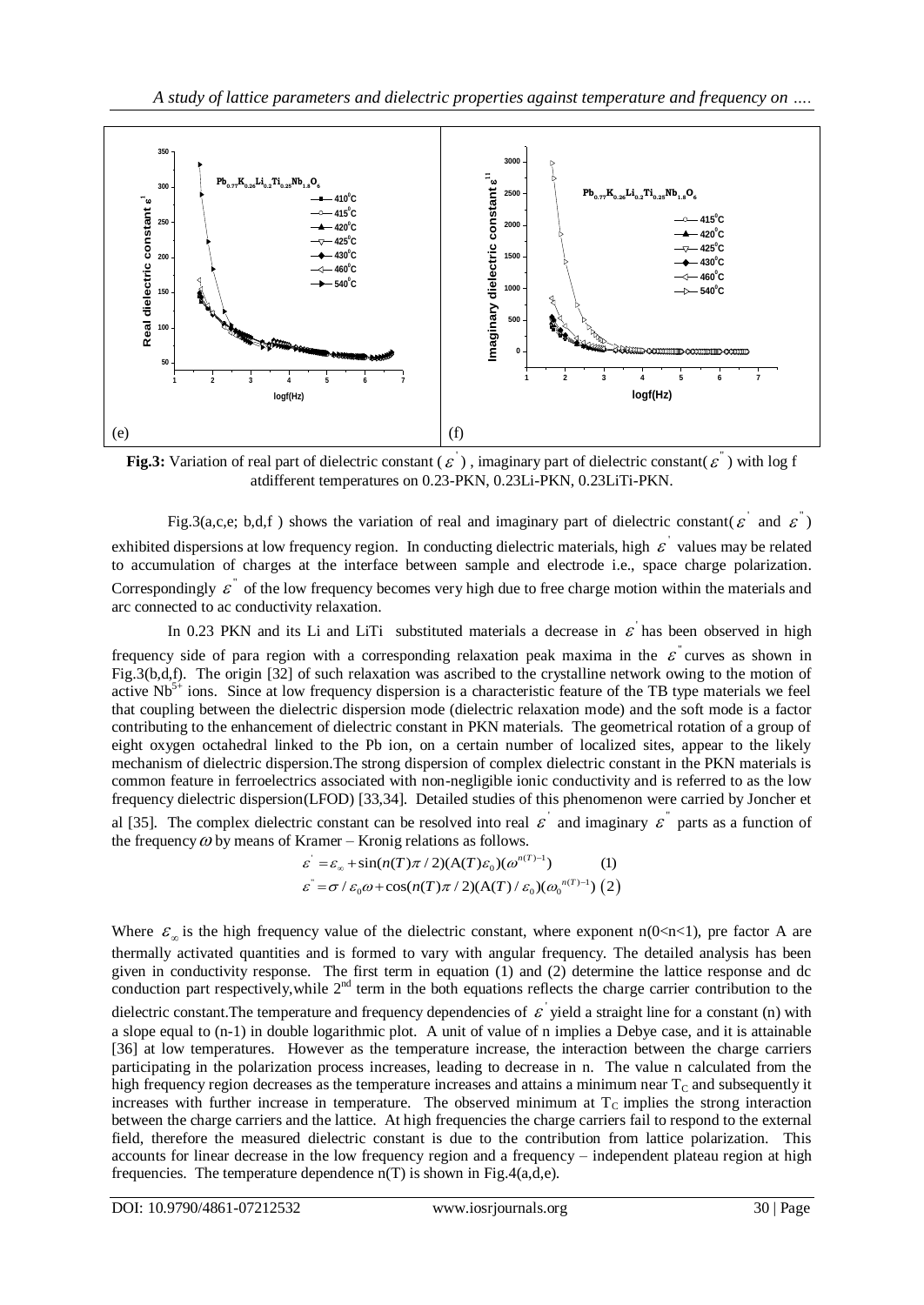

Fig.4: Variation of critical exponent n(T) with temperature showing a minimum T<sub>C</sub> on 0.23-PKN, 0.23Li-PKN, 0.23LiTi-PK

The exponent  $n(T)$  decrease with increase in temperature and rapidly falls to a minimum at  $T_c$  and subsequently increases with further increase in temperature. The possible way of explaining the observed minimum at  $T_c$  is to consider the interaction of the charge carriers with the lattice. The pre factor A, shows a sharp peak at  $T_c$ . It arising from the diffusive motion of carriers is obtained in phase transition region. The results of Fig.4 (b,c,f) show a strong temperature dependence of pre-factor A[37]. The fitted plots of the experimental dielectric data to the dielectric dispersion relation (equation.2).

### **V. Conclusions**

Modified and unmodified  $Pb_{1-x} K_{2x} Nb_2 O_6$  (PKN) materials have been prepared by the usual double sintering method and achieved density between 91 -95 % to that of theoretical value.From X-ray diffraction studies the compositions under investigation have been characterized to be single phase homogeneous with orthorhombic structure. Substitution of Lithium and Titanium ions does not change the crystal structure, but decreased the lattice parameters and eventually the cell volume. The cell volumes in the Li substituted compositions have been found to be less, when compared with the unsubstituted PKN.

The phase transition temperatures  $(T_c)$  have been observed from real and imaginary parts of the dielectric constant versus temperature at 1K Hz in each of the composition. The phase transition temperatures